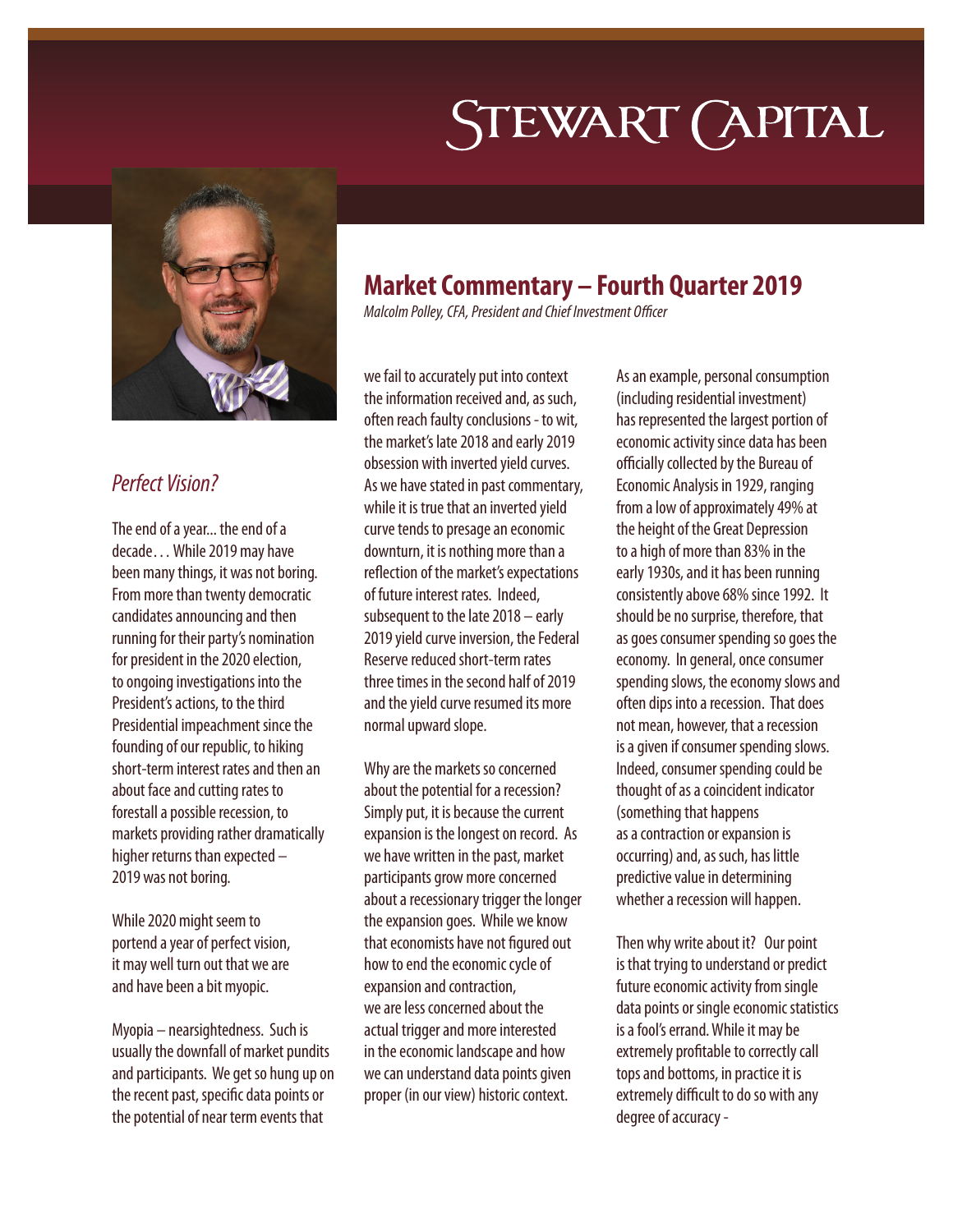substantially reducing the profitability of those decisions.

In our mind it is far better to build a mosaic by using existing data in conjunction with historic information coupled with an understanding of demographics as well as how economic macro events impact decision making. This allows us to look at the range of economic and investment decisions offered and select those that provide the best risk and reward profile. In simpler terms, we can go into a situation well informed and with our eyes open. As a result, we have far fewer surprises.

#### *The Economy*

We have been discussing for some time the apparent link between the movement (in particular) of the Baby Boom generation (those born between 1946 and 1966) through time with economic growth. This becomes particularly visible to us if we look at GDP growth rates from 1930 through the end of 2018, (see chart below). What one will notice is that GDP growth trends higher from the end of WWII through the end of the 1970s. This data roughly coincides with birth of the Baby Boomers and their entrée into the labor force. The data displays a downward trend through the 1980's that coincides with the late Paul Volker's tenure as Chairman of the Federal Reserve, his restrictive monetary policies intended to bring inflation under control and the Boomers' impact on the growth rate of the working age population.

From 1990 through the end of the century we arrived at what we will

call the Great Moderation – a period of relatively stable economic growth with (relatively) stable inflation. This Great Moderation also coincided with a renewed increase in the working age population growth rate which, once again, peaked at the turn of the century. It also overlaps with the Boomers' entering the age at which spending begins to moderate and peak (35 – 54 years old).

Let's fast forward to today… The working age population growth rate has declined continually since its most recent peak in 2000. This decline is expected to continue until at least 2030 as the Boomer generation exits the workforce. This decline in the working age population growth rate informs the inflation rate because an expanding working age growth rate means more people available to work, more potential earnings and more potential spending. It should not be a surprise, therefore, that inflation in the United States (which has a more favorable demographic makeup than any country within the developed world) and indeed the developed world and GDP growth have had difficulty getting to

desired levels. We believe that current sub-optimal inflation and growth rates will continue for the foreseeable future, and that the domestic economy may well struggle to reach even the 3% growth seen during Q1 of 2019.

#### *Interest Rates*

If it turns out that Federal Reserve Chairman Powel was wrong, and the three rate cuts experienced during 2019 weren't just a "mid-cycle correction" (which we think is increasingly likely), then the 2.25-2.50% Fed Funds target range will turn out to have been the lowest peak Fed Funds rate in history and more than a full percentage point below the previous low peak of 3.47% set in 1957. Short-term interest rates are not just low, they are multigenerationally low and not expected to climb much across the globe.

The low rate environment is impacting rates across the credit spectrum with credit spreads at or near lows not previously seen by anyone currently involved with the markets and causing total returns to look more equity-like. But is it sustainable? Can we continue



Source: Bureau of Economic Analysis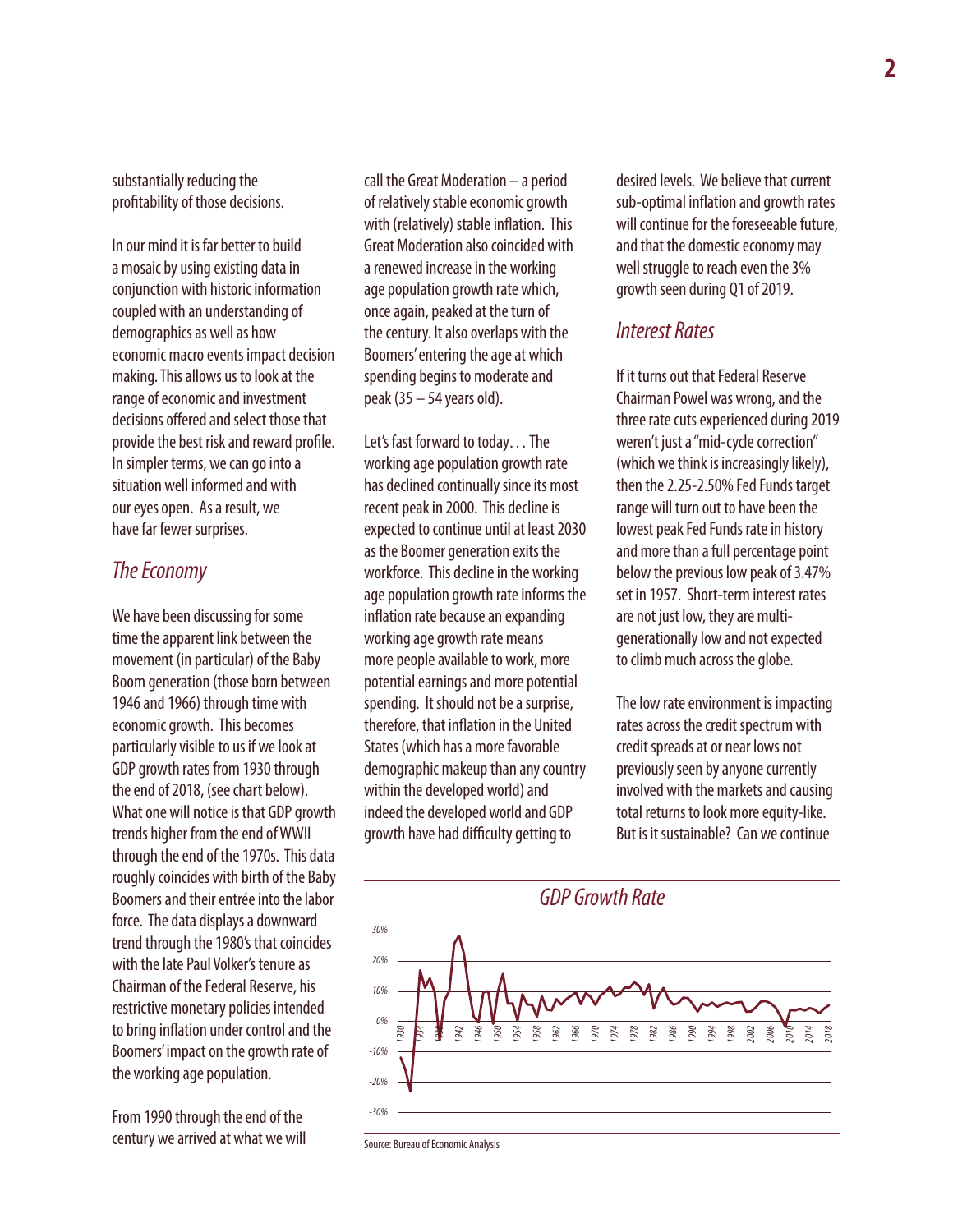to expect bond returns to achieve much above their current low coupon rates? In the words of a recent Bloomberg Professional column, "A number of Wall Street's most prominent credit analysts say 2019 will simply be too tough to beat."

Total return for any investment encompasses both income received and price movement (gains/losses). For a bond, the primary driver of price movement is a change in interest rates and for non-government bonds, changes in credit spreads (the difference in yield between similar maturity government and nongovernment bonds). With coupons on bonds ranging from less than 2% for most government bonds to less than 4.5% on investment grade bonds (according to recent characteristics of the Barclays Aggregate Bond Index from Bloomberg Professional) and a credit spread on the Barclays Aggregate at just 0.90%, there simply isn't much room for continued upward price movement.

#### *Market Overview*

To say that 2019 had returns that exceeded expectations is a massive understatement. Had someone predicted more than twenty-percent returns across equity markets in an environment where earnings growth expectations would falter because economic growth became suspect, they may well have been written off as delusional. In fact, the returns happened in large part because we ended up getting both nice doubledigit growth in earnings as well as Price Earnings ratio expansion (due to lower rates) translating into increased equity values.

Outside of the tech-heavy NASDAQ, large cap shares shone most brightly. Unlike 2018, which saw equity markets collapse in the fourth quarter due to concerns about overly aggressive rate hikes from the Fed, markets moved noticeably higher in response to the Federal Reserve rate cuts and indications that the economy could well continue its expansion past 2020.

Fixed income returns, as indicated by market pundits above, were nicely positive, with higher returns coming, as should be the case, from longer dated and lower credit quality investments. Given the very low rate environment, much of bond returns over the past year came from price movement rather than coupon. While this is unusual, it is a relationship which we think will become more normal.

#### *Outlook*

Assuming the consumer continues to feel reasonably good about their station in life, they should continue to spend. This, in turn, should continue to drive the economy forward. Since jobs are plentiful (according to the most recent Job Openings and Labor Turnover Survey (JOLTS) data from the US Bureau of Labor Statistics, there are currently more than 1.4 million more jobs than unemployed people to fill them), the consumer should continue to be comfortable with their income

prospects. This should continue to be the case even if layoffs and job cuts tick up - which we fully expect.

As we enter the "official" presidential election cycle with the kick-off of the Iowa Caucuses in early February, the risks of negative events, whether internal or external, will likely increase. As we saw both from the 2016 presidential cycle and recent elections globally, while international meddling may not determine an election's outcomes, it can have an unsettling effect on markets.

Potential geopolitical risks aside, we believe that 2020 could be a decent year for all but bond markets. Based on current consensus data from Bloomberg Professional, the market is expecting low teen growth in domestic index earnings and high single-digit growth from developed international market earnings. If we assume no P/E expansion and only modest contraction, we could see mid-single digit returns from domestic equities. International returns may be more in flux due to the addition of currency risks but, barring substantial upward movement in the dollar relative to global currencies, could see low to midsingle digit returns as well.

We are not expecting further changes in Fed Funds for 2020. As a result, government bond returns are not likely to be impacted by price movement and will largely reflect their coupon. Whether those returns are positive or negative will largely reflect the shape of the yield curve which is impacted by